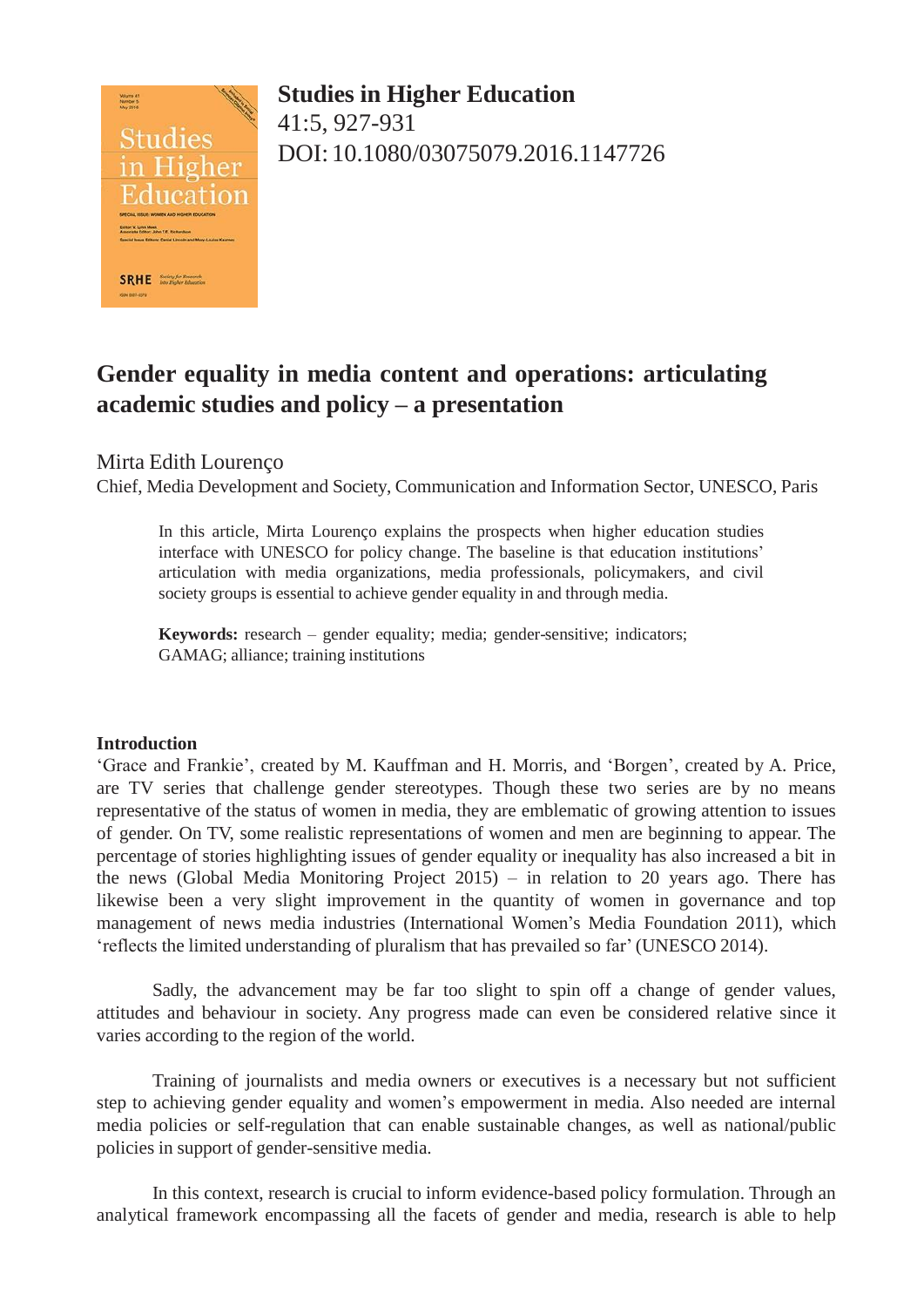closing loopholes in gender policies. Some of the issues to be addressed are whether research findings are influencing existing policies and the formulation of new policies on gender and media, and whether these polices are, in turn, leading to concrete actions to foster gender equality in media content and operations.

The research community could also help identify key issues that need additional research to address gender equality in the media. Furthermore, when working at policy level, there is a constant need for empirical data on whether national, regional and international partnerships are giving impetus to gender equality in the media. It is even necessary to know what dialogue exists, and with what success, among researchers, policy-makers, media and Information and Communication Technologies (ICTs) sectors in media and gender.

## **UNESCO<sup>1</sup>**

One of the essential factors favouring development in UNESCO's fields of competence has always been the exchange of experience and knowledge between universities and other higher education institutions. Joint work by university teachers, researchers and administrators from different regions all over the world provides important benefits for the entire academic community. UNESCO promotes international inter-university cooperation, in particular through the UNESCO Chairs Programme, which are a stimulus for academic mobility and the rapid transfer of knowledge through twinning, networking and other linking arrangements.

Regarding gender equality in media, in December 2015 UNESCO signed an Agreement with the International Network on Gender, Media and ICTs concerning the establishment of a UNITWIN Cooperation Programme. The main objectives of this Cooperation Programme are to:

- promote an integrated system of research, training, information and documentation activities on media, gender and ICTs;
- develop a global plan of activities in line with the Global Alliance on Media and Gender  $(GAMAG<sup>2</sup>)$  Research Committee, including a series of activities to promote networking among universities;
- promote global actions relating to gender, media and ICTs (including publications, congresses, seminars, teaching resources and faculty and students' exchanges) that could contribute towards stimulating dialogue, advocate policy and progress in achieving gender equality in all regions of the world;
- enhance intercultural and cooperative research on issues of gender, media and ICTs;
- produce and publish reliable evidence and data on gender, media and ICTs, particularly comprehensive data on gender in decision-making, governance, agenda setting, ownership structures and organizational policies in media and technology companies, freedom of expression, highlighting related trends in gender, media and ICTs; and
- facilitate collaboration between high level, internationally recognized researchers and teaching staff of the institutions members of the Network, as well as institutions outside the Network in other regions of the world.

In the framework of GAMAG, a proposal for a Massive Online Open Course on Gender, Media and ICTs is also presently being elaborated to foster gender equality and women's communication rights, by members of the International Association for Media and Communication Research (IAMCR) Task Force involved also in the University Network on Media, Gender and ICTs. The intention is to develop openly accessible scientific and knowledge-based educational resources, particularly for developing countries' individuals and institutions where the importance of gender equality in media has not yet been recognized. The goal is to enhance media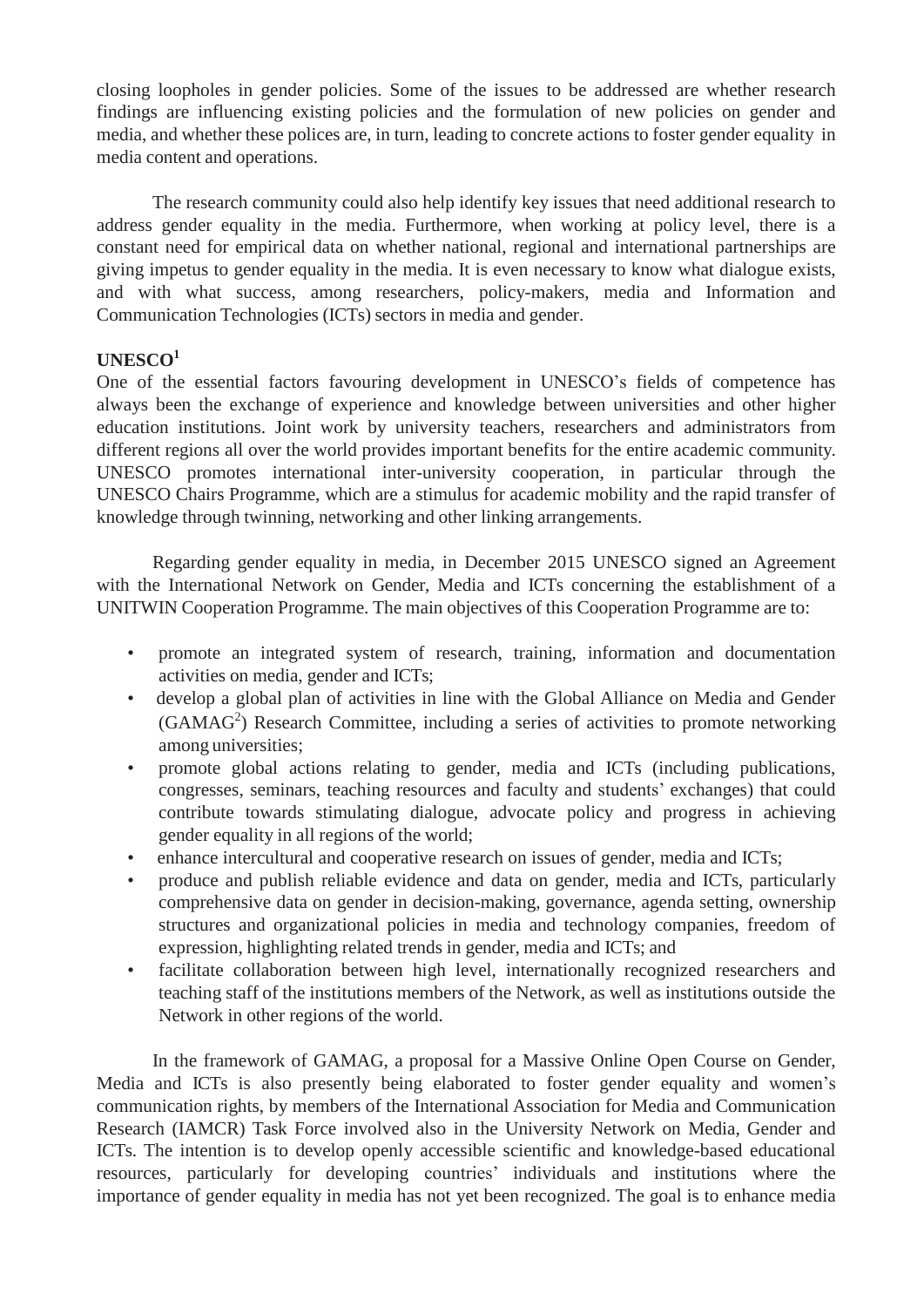and journalism students' understanding of gender (in)equality issues in content, structures and working environment, in the context of a convergent media landscape. Thus, the upcoming generation of media professionals will be better prepared for the real employment market they have to enter. The proponents of this course are the University of Padova (Italy), Northumbria University (UK) with the scientific support of the IAMCR Task Force and Gothenburg University (Sweden). The partners are non-academic entities such as the International Federation of Journalists and the Geena Davis Institute on Gender in Media.

In 2014, UNESCO published ['Media and gender: A](http://unesdoc.unesco.org/images/0022/002283/228399e.pdf) scholarly agenda for the Global [Alliance](http://unesdoc.unesco.org/images/0022/002283/228399e.pdf) on Media and Gender'.

In this volume, UNESCO puts across the importance that media and journalism education institutions interface with non-academic ones, such as media organizations, media professionals, policy-makers and civil society groups. This articulation is necessary to achieve gender equality in and through media. The publication presents significant scholarly contributions in gender and media and proposes as well a pragmatic research agenda for GAMAG. It is a result of a fruitful collaboration between UNESCO and the International Association for Media and Communication Research. Paper authors are from diverse geographical regions and usually both scholars and advocates for gender equality.

'A scholarly agenda for the Global Alliance on Media and Gender' is divided into four main sections:

- (1) Violence of gender, media and information (four papers)
- (2) Women's access to media (five papers)
- (3) Gender media policy and strategies (three papers)
- (4) Gender, education and media and information literacy (three papers)

A strategic alliance between the academic and non-academic world is undoubtedly positive to spearhead change in the field of gender and media. An illustration of how an intergovernmental body like UNESCO can make the bridge from research to policy, and from policy to action are the Gender-Sensitive Indicators for Media.

### **An example of fruitful interface**

UNESCO's [Gender-Sensitive](http://www.unesco.org/new/en/communication-and-information/resources/publications-and-communication-materials/publications/full-list/gender-sensitive-indicators-for-media-framework-of-indicators-to-gauge-gender-sensitivity-in-media-operations-and-content/) Indicators for Media (GSIM) were published in 2012 to enhance gender equality and women's empowerment in media. They were elaborated by Ammu Joseph, a journalist from India, Rosa María Alfaro, a researcher from Peru, Pamela Morinière from the International Federation of Journalists and Leanda B. Lech from European's Women's Lobby. Several experts reviewed the indicators and provided useful contributions.

There are two categories of indicators, for gender equality in media organizations and for gender portrayal in media content:

# *CATEGORY A: Actions to foster gender equality within media organizations*

A1 Gender balance at decision-making level

A2 Gender equality in work and working conditions

A3 Gender equality in unions, associations, clubs and organizations of journalists, other media professionals and media self-regulatory bodies

A4 Media organizations promote ethical codes and policies in favour of gender equality in media content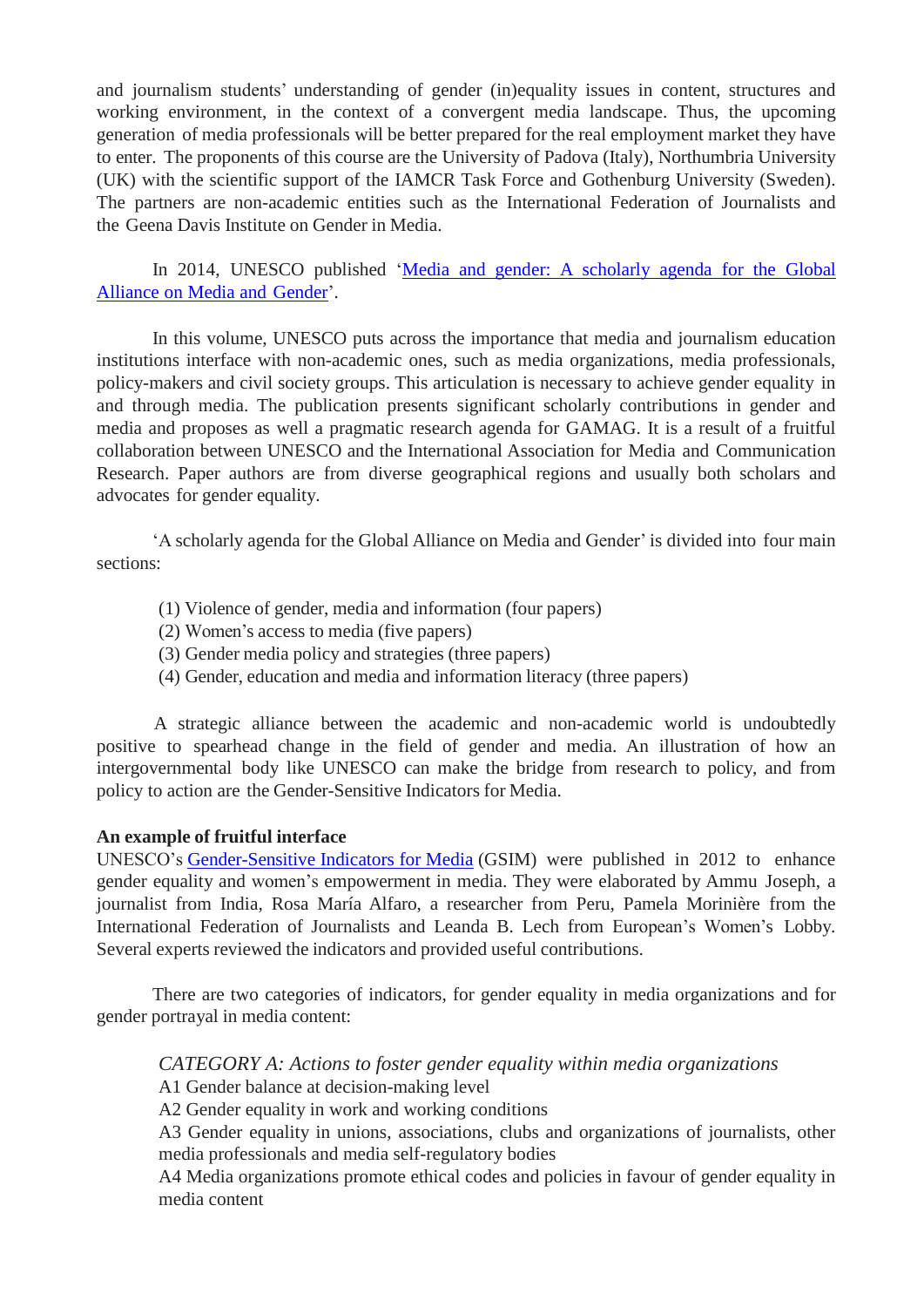A5 Gender balance in education and training

*CATEGORY B: Gender portrayal in media content* B1 Gender portrayal in news & current affairs B2 Gender portrayal in advertising

The indicators are meant for broadcasting organizations and media houses to assess gaps in their gender equality policies and practice. Once identified, it is easier to develop national gender equality policies as bases for editorial content and employment. The indicators may also be useful for gender equality audits in broadcasting and press institutions to sustain media's commitment to gender equality and highlight their effective ways of mainstreaming gender in their actions. This also applies to journalists and media professionals' unions and associations, and not least journalism and media training institutions.

Furthermore, the GSIM can be a valuable tool to identify areas or departments where the reinforcement of in-house training and staff coaching could make a difference. Civil society or governments can use the indicators too, to evaluate gender sensitiveness in determined media and examine the extent to which equality is being institutionalized. The indicators exist in Albanian, English, French, Italian, Mongolian, Spanish and Vietnamese, and are being translated into Arabic. We welcome initiatives from those institutions wishing to translate them into other languages.

Without thorough research design and methods, it would have been difficult to succeed an accurate toolkit of indicators. Without UNESCO's functions as a global laboratory of ideas and international standard setter, it would have been difficult to have media apply the indicators – just for 2014 and 2013; these are some of the results:

- In partnership with the Southern African Broadcasting Association (SABA) broadcasting and journalism media training institutions from eight SADC countries were trained on mainstreaming gender in the media: Malawi Institute of Journalism, Malawi Broadcasting Corporation, Polytechnic of Namibia, Harare Polytechnic of Zimbabwe, Tanzania Broadcasting Corporation, Lesotho National Broadcasting Service, Swaziland Broadcasting and Information Services, Swaziland Editors Forum, Ministry of Information and Communication Technology of Namibia, and Mauritius Broadcasting Corporation. Four media institutions and five journalism schools applied the GSIM: the Djibouti Association of Journalists, the Association of Mongolian Journalists, *la Radiodiffusion Télévision Congolaise*, *les Organes de presses de Gabon*, the Harare Polytechnic, the Namibia Polytechnic, Malawi Institute of Journalism, Zambia Institute of Mass Communication and the University of China.
- In partnership with the Caribbean Broadcasting Union (CBU), twelve members from eight countries in the region signed up to take steps to introduce gender-sensitive policies in their respective organizations and to follow up on the GSIM workshop recommendations. All twelve CBU members nominated a Gender Focal Point: The Broadcasting Corporation of the Bahamas, Caribbean Broadcasting Corporation of Barbados, Caribbean Media Corporation (regional), Starcom Network of Barbados, Grenada Broadcasting Network, National Communications Network of Guyana, RJR Communications Group of Jamaica, Radio St Lucia, National Broadcasting Corporation of St Vincent and the Grenadines, *Algemene Televisie Verzorging Telesur* of Suriname, Gem Radio 5 of Trinidad and Tobago, Caribbean Communications Network of Trinidad and Tobago.
- In partnership with the Eurovision News Exchange Network for South-East Europe